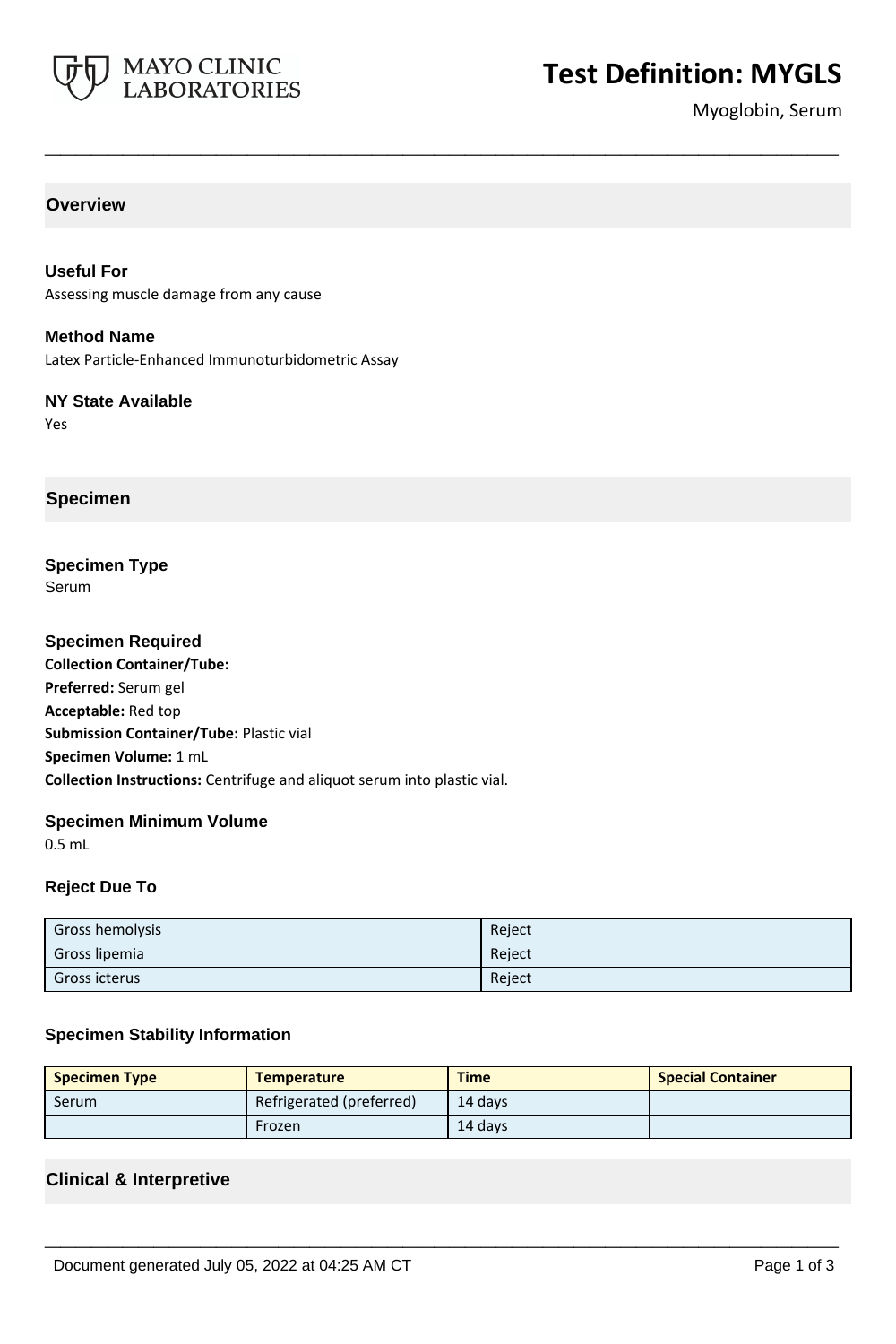

Myoglobin, Serum

#### **Clinical Information**

Myoglobin is a heme protein found in smooth and skeletal muscles. Serum myoglobin reflects a balance between intravascular release of myoglobin from muscle and renal clearance.

**\_\_\_\_\_\_\_\_\_\_\_\_\_\_\_\_\_\_\_\_\_\_\_\_\_\_\_\_\_\_\_\_\_\_\_\_\_\_\_\_\_\_\_\_\_\_\_\_\_\_\_**

Previously serum myoglobin had been advocated as a sensitive marker for early acute myocardial injury (eg, acute myocardial infarction: AMI). However, more recent studies indicate that other newer markers (eg, troponin) provide superior diagnostic utility in detecting early myocardial injury.

Elevation of serum myoglobin may occur as a result of muscle trauma, resuscitation, myopathies, AMI, shock, strenuous body activity, or decreased elimination during renal insufficiency. Extreme elevations occur in rhabdomyolysis.

#### **Reference Values**

 $<$  or =90 mcg/L

#### **Interpretation**

Elevated myoglobin levels are seen in conditions of acute muscle injury.

#### **Cautions**

Elevation is nonspecific for acute myocardial infarction. The test is of no value in this regard in the presence of renal failure, rhabdomyolysis, extensive trauma, acute peripheral vascular occlusion, or after seizures.

Serum levels rise in renal insufficiency.

In very rare cases, gammopathy, in particular type IgM (Waldenstrom macroglobulinemia), may cause unreliable results.

Results are unreliable in lipemic serum; specimens that cannot be cleared by ultracentrifugation will be rejected.

#### **Clinical Reference**

1. Lamb EJ, Jones GRD: Kidney functions tests. In: Rifai N, Horvath AR, Wittwer CT, eds. Tietz Textbook of Clinical Chemistry and Molecular Diagnostics. 6th ed. Elsevier; 2018:489

2. Cappenllini MD, Lo SF, Swinkels DW. Hemoglobin, iron, bilirubin. In: Rifai N, Horvath AR, Wittwer CT, eds. Tietz Textbook of Clinical Chemistry and Molecular Diagnostics. 6th ed. Elsevier; 2018:747

3. Varki AP, Roby DS, Watts H, Zatuchni J: Serum myoglobin in acute myocardial infarction: a clinical study and review of the literature. Am Heart J. 1978;96:680-688

4. Kallner A, Sylven C, Brodin U, et al: Early diagnosis of acute myocardial infarction. A comparison between chemical predictors. Scand J Clin Lab Invest. 1989;49:633-639

## **Performance**

#### **Method Description**

Particle-enhanced immunoturbidimetric assay. Latex-bound antimyoglobin antibodies react with antigen in the sample to form an antigen/antibody complex that after agglutination can be determined turbidimetrically.(Package insert: Tina-quant Myoglobin Gen 2. Roche Diagnostics; V9.0. 01/2017)

**\_\_\_\_\_\_\_\_\_\_\_\_\_\_\_\_\_\_\_\_\_\_\_\_\_\_\_\_\_\_\_\_\_\_\_\_\_\_\_\_\_\_\_\_\_\_\_\_\_\_\_**